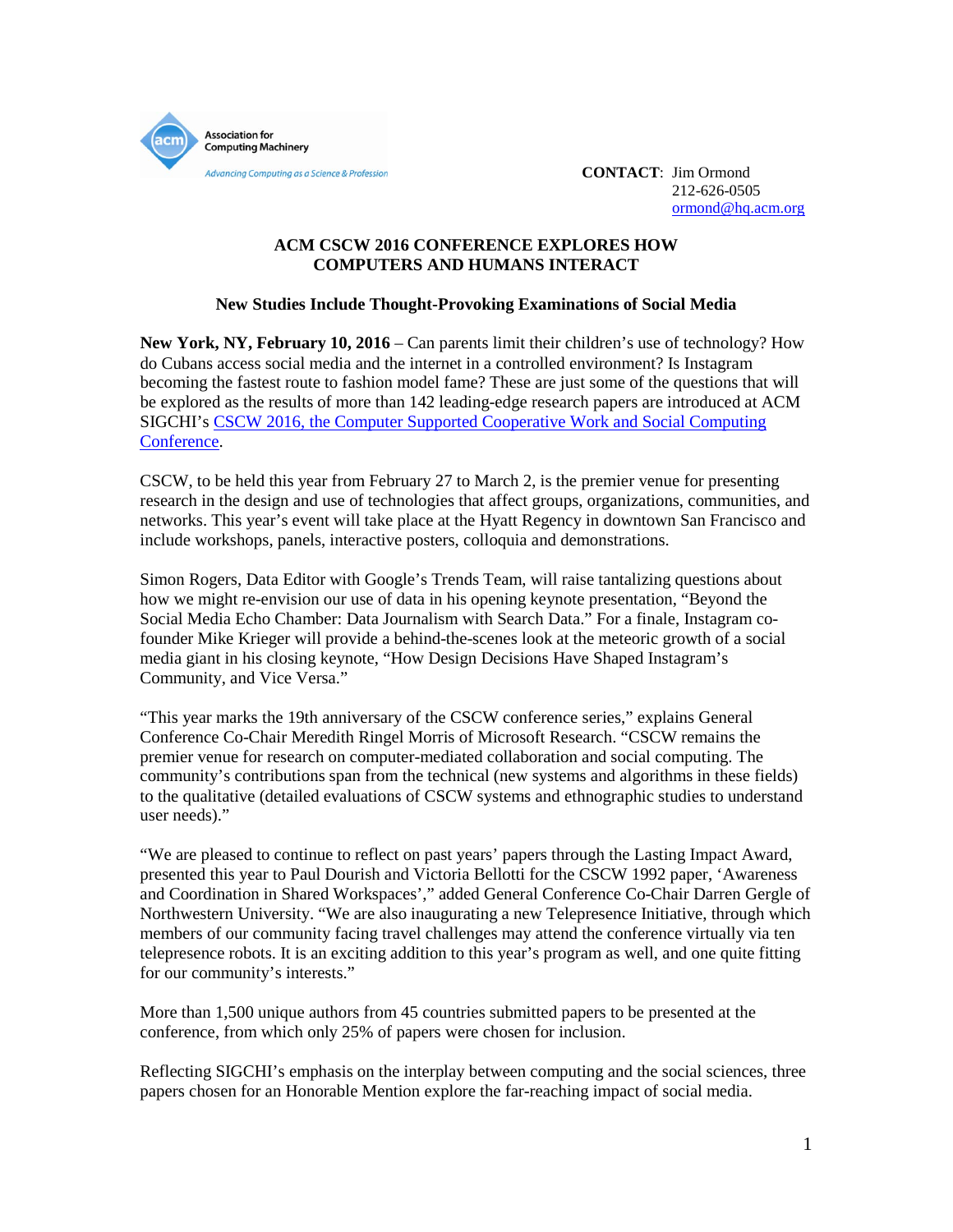- **"Not at the Dinner Table: Parents' and Children's Perspectives on Family Technology Rules:"** Authors **Alexis Hiniker, Sarita Yardi Schoenbeck** and **Julie A. Kientz** surveyed 249 parent-child pairs across 40 states to understand the types of technology rules (also known as restrictive mediation) they have established in their family and how effective those rules are perceived to be. They found that children (ages 10 - 17) are more likely to follow rules that constrain technology activities (e.g., no Snapchat) than rules that constrain technology use in certain contexts (e.g., no phone at the dinner table).
- **"Early Adopters of the Internet and Social Media in Cuba":** Although the Cuban government has tightly controlled information access for more than half a century, a small number of Cubans now have internet access at work. Authors **Michaelanne Dye, Annie Antón** and **Amy S. Bruckman** examine internet and social media use by Cuba's early adopters.
- **"Style in the Age of Instagram: Predicting Success with the Fashion Industry Using Social Media":** To gain popularity, leading fashion brands seek to be represented by the top popular models. Because of its pervasive influence, many wonder whether social media determines who the fashion industry's top models are. In this study, researchers **Jaehyuk Park, Giovanni Luca Ciampaglia** and **Emilio Ferrara** combined data from a comprehensive online fashion database and the popular mobile image sharing platform Instagram. They applied a machine learning framework to predict the tenure of a cohort of new fashion models.

Three Best Papers to be awarded at CSCW 2016 include:

- **"You Get Who You Pay for: The Impact of Incentives on Participation Bias":**  Designing effective incentives is a challenge across many social computing contexts, from attracting crowd workers to sustaining online contributions. However, one aspect of incentivizing that has been understudied is its impact on participation bias, as different incentives may attract different subsets of the population to participate. In their study, authors **Gary Hsieh** and Rafal Kocielnik, found that a lottery reward attracted participants who held stronger openness to change values, while a charity reward attracted those with stronger self-transcendence orientation.
- **"Complex Decision-Making in Clinical Practice":** Clinical Decision Support (CDS) Systems are considered crucial for diagnosis, treatment and care of patients. However, practical benefits of such systems have been far below expectations. In their paper, authors **Line Sils** and **Gunnar Ellingsen** explore how the evolving interdependencies in organizational, clinical, political and behavioral terms influence the design and implementation of CDS systems.
- **"Convivial Decay: Entangled Lifetimes in a Geriatric Infrastructure":** Author **Marisa Leavitt Cohn** studies the specific case of an aging and obsolescent infrastructure supporting a space science mission to examine if we can observe common issues associated with aging infrastructures. She argues that active work goes into producing a convivial decay.